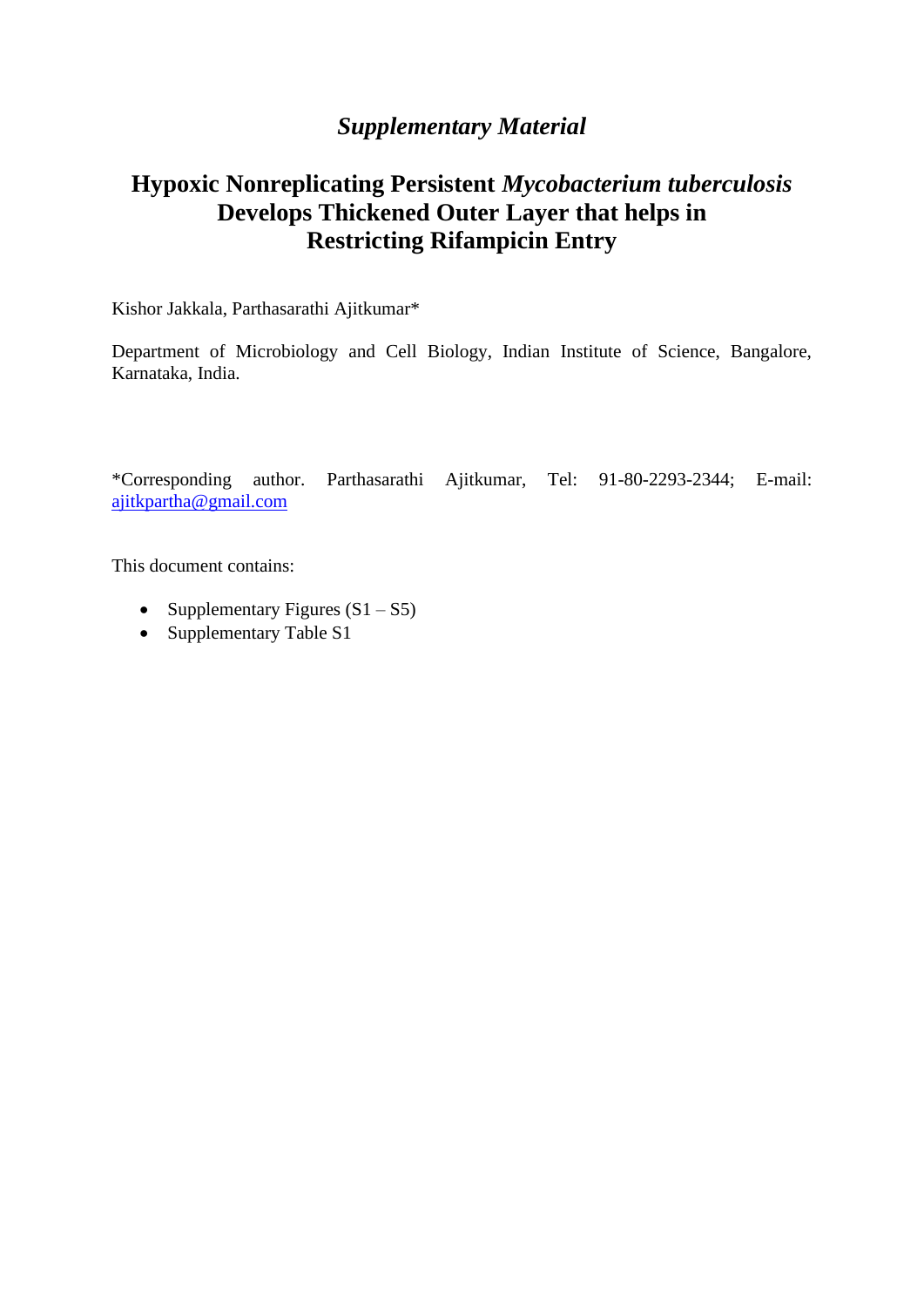

**Figure S1**. Size Measurement using Dynamic Light Scattering (DLS) using the Instrument, Malvern Zetasizer nano ZS (Sensitivity - 0.3 nm - 10 µm). **(A)**. Average lengths of NRP stage 2 cells and the proportion of cells of such lengths. **(B)**. Average lengths of MLP cells and the proportion of cells of such lengths. **(C & D)**. Cell length distribution of MLP and NRP stage 2 cells determined using Zetasizer. Each peak represents cell size (nm) and the percentage of cells at that particular cell size range.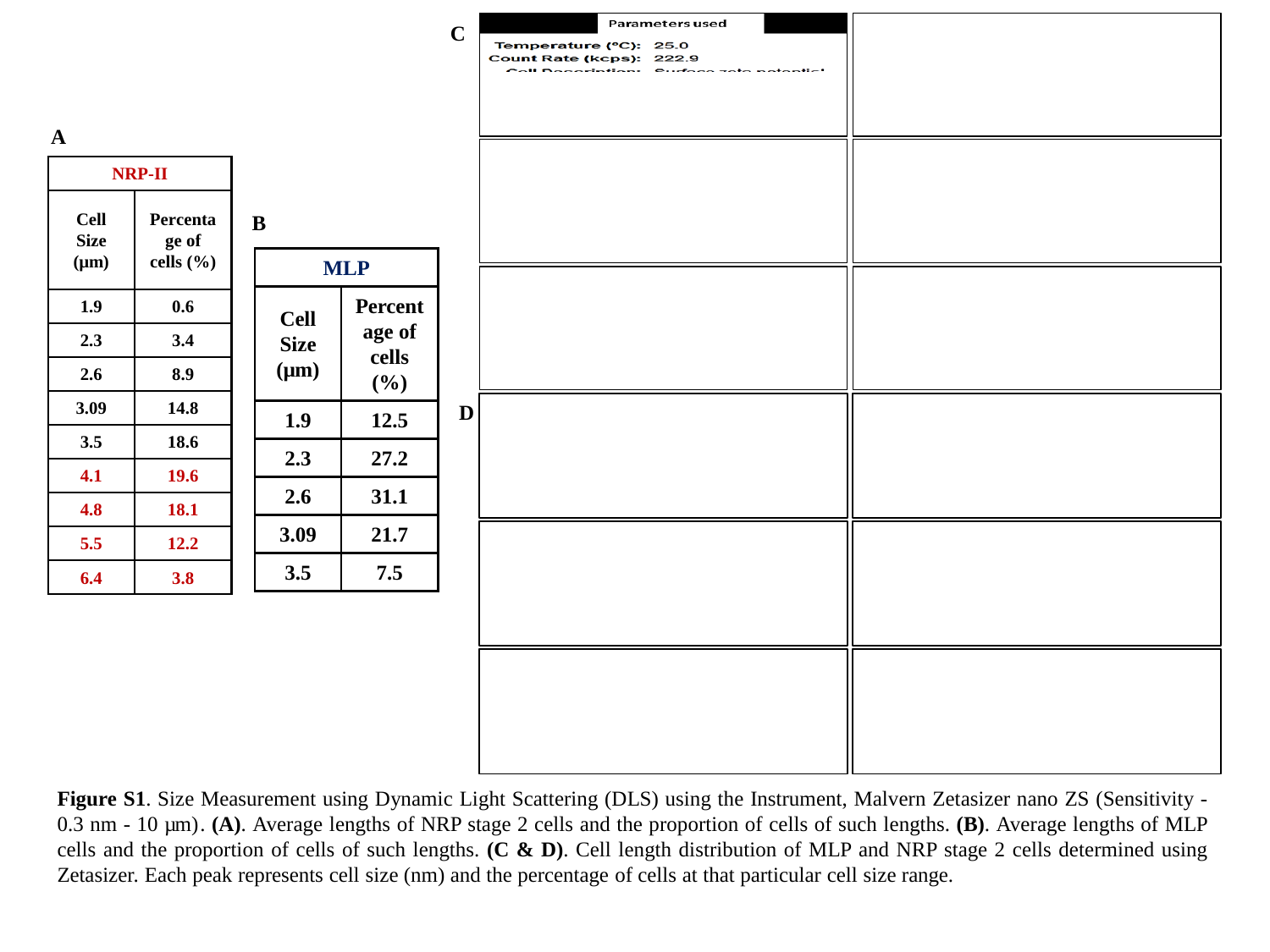| <b>MLP</b>                            |                                                 |                                                      |  |  |
|---------------------------------------|-------------------------------------------------|------------------------------------------------------|--|--|
| <b>Expected</b><br>region $(cm^{-1})$ | <b>Observed</b><br>values<br>$(cm-1)$           | <b>IR Stretching frequency</b><br>$\text{(cm}^{-1})$ |  |  |
| 3650-3200                             | 3229                                            | OH, Broad peak Hydrogen-<br>bond                     |  |  |
| 3400-2400                             | 2357                                            | OH (intermolecular)<br>stretching frequency          |  |  |
| 1350-1000                             | 1065                                            | C-N frequency                                        |  |  |
| 970-700                               | 976                                             | Trans disubstituted alkenes                          |  |  |
| NRP-II                                |                                                 |                                                      |  |  |
| <b>Expected</b><br>region $(cm^{-1})$ | <b>Observed</b><br>values<br>$\text{(cm}^{-1})$ | <b>IR Stretching frequency</b><br>$(cm-1)$           |  |  |
| 3650-3200                             | 3276                                            | Broad peak Hydrogen-<br>bonded                       |  |  |
| 2926                                  | 2935                                            | CH <sub>2</sub> of methine frequency                 |  |  |
| 1680-1630                             | 1649                                            | $C = O$ of amide frequency                           |  |  |
| 1640-1550                             | 1545                                            | N-H of amide bend<br>frequency                       |  |  |
| 1350-1000                             | 1033                                            | C-N frequency                                        |  |  |
| 970-700                               | 976                                             | Trans disubstituted alkenes                          |  |  |

**A**



**Figure S2**. **(A)** Major functional group differences between *Mtb* MLP and NRP stage 2 cells from FTIR analysis. (**B**) Most probable pairing of carbonyl group with other functional groups. **(C)** Diagrammatic representation of carbonyl group with amide bend frequency [Pavia et al., 2001].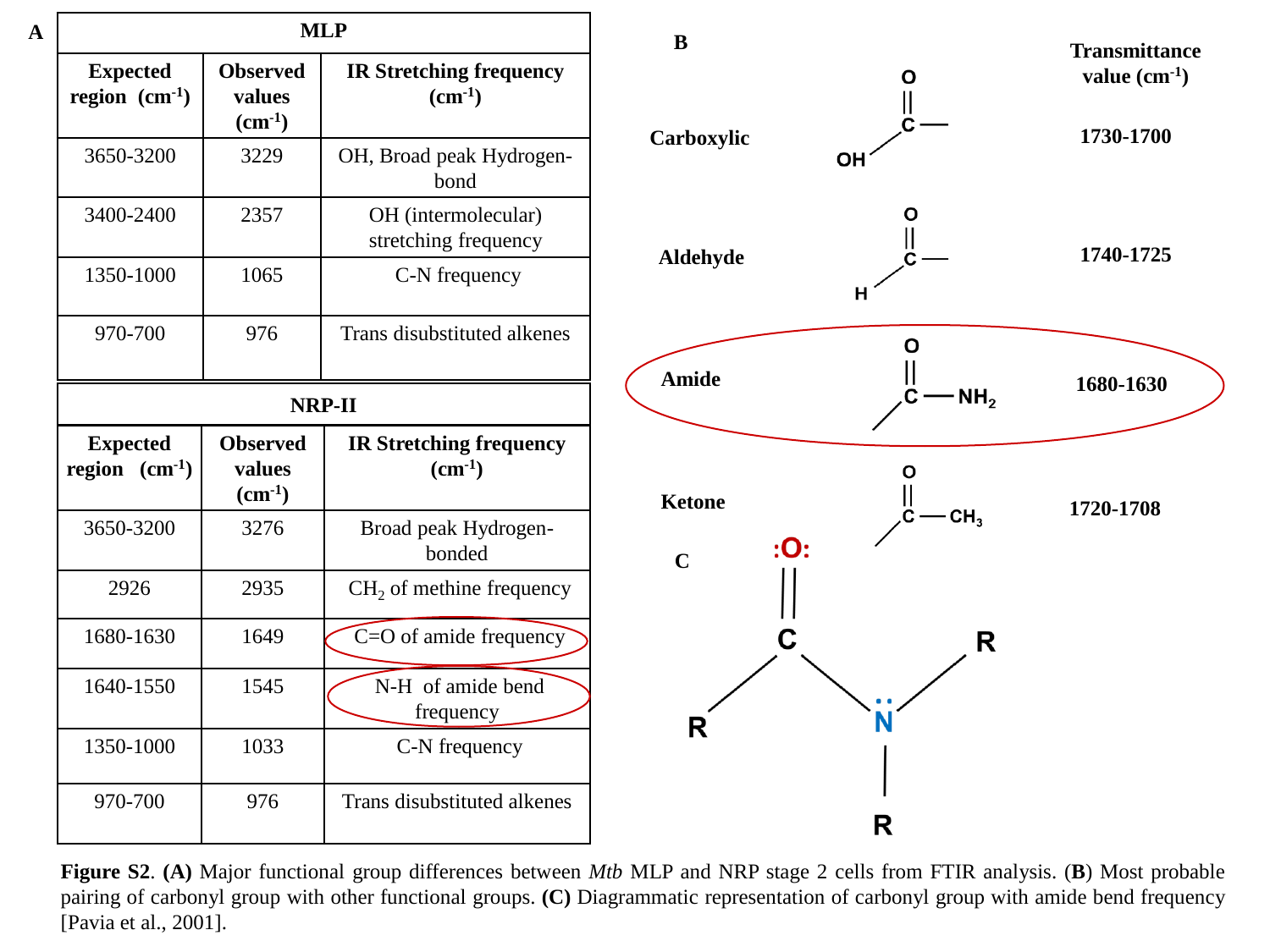

**Figure S3.** Chemical structures of the antibiotic (Rifampicin) and the fluorophore 5- carboxyfluorescein (5-FAM). **(A)**. Chemical structure of the antibiotic Rifampicin. **(B)**. The conjugate 5-corboxy fluorescein (5-FAM). Conjugation site for 5-FAM on rifampicin is encircled in red **(A)**.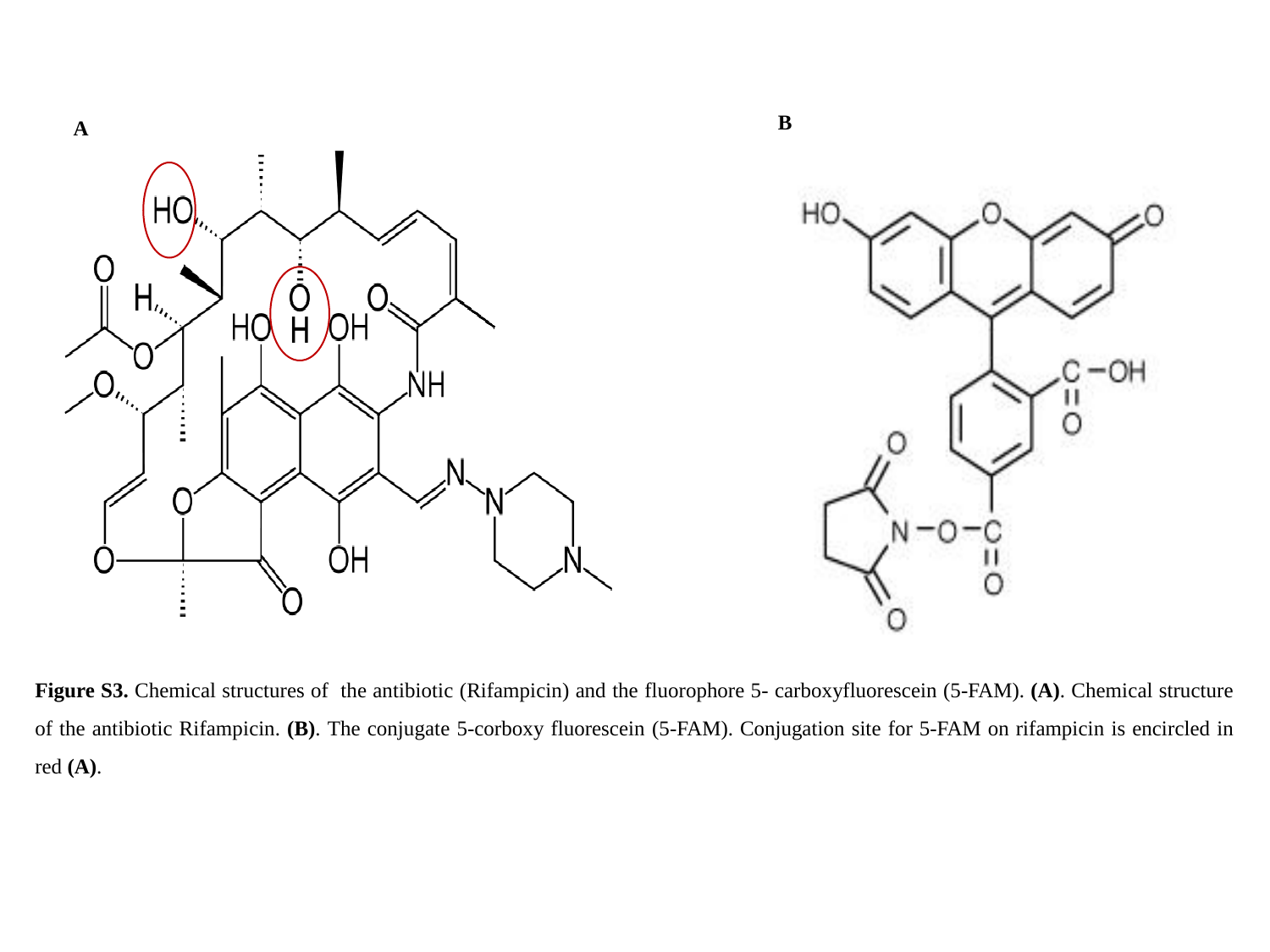

**Figure S4**. Flow cytometry profile of the 5-FAM fluorescence as a measure of the permeability of 5-FAM-RIF into *Mtb* MLP and NRP stage 2 cells over a period of 120 min. **(A)** MLP cells; **(B)** NRP stage 2 cells; **(C)** NRP stage 2 bead-beaten cells.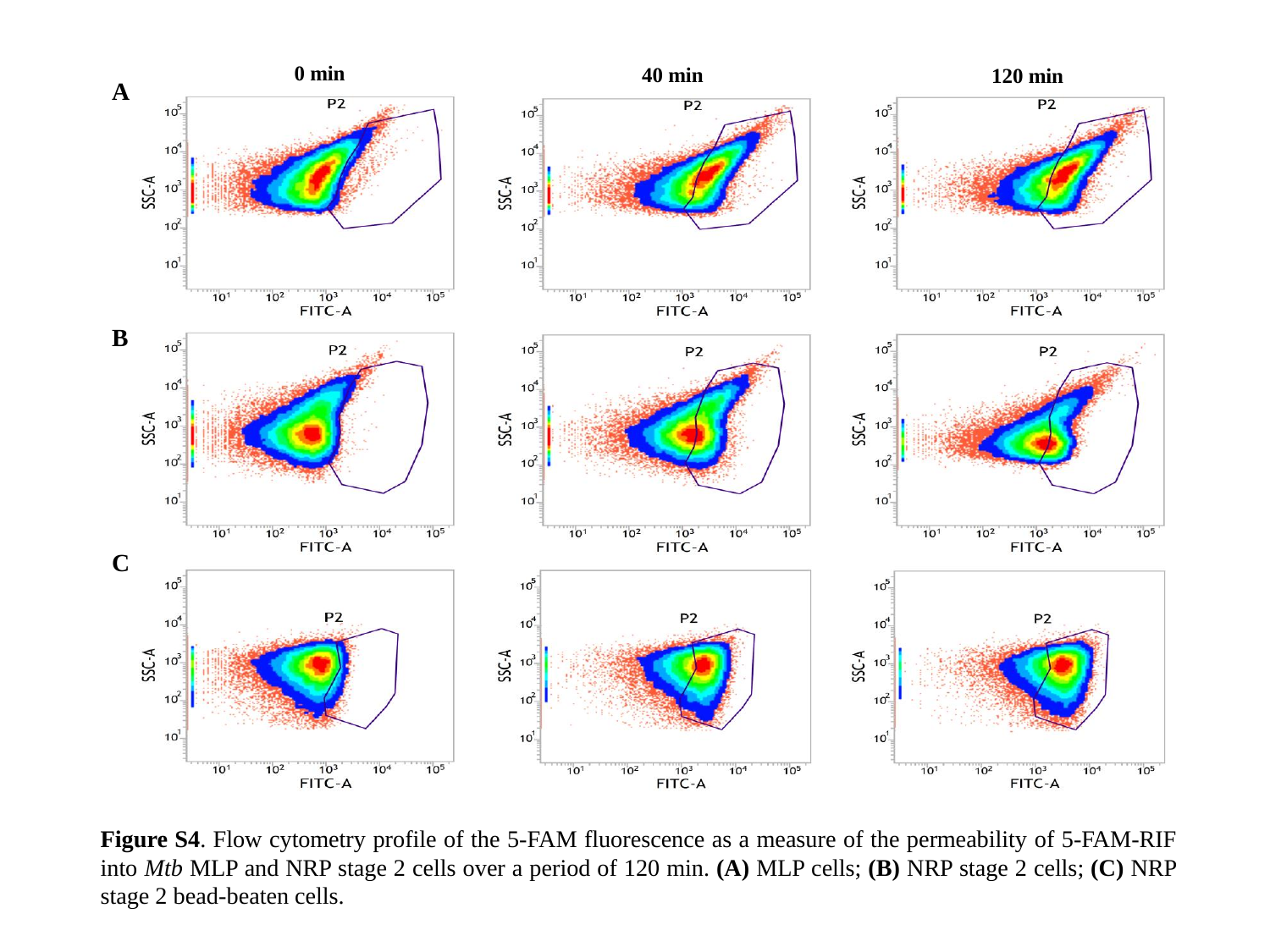

**Figure S5**. Flow cytometry profile of the 5-FAM fluorescence as a measure of the permeability of 5-FAM-RIF into *Mtb* MLP and NRP stage 2 cells over a period of 120 min. **(A)** MLP cells; **(B)** MLP bead-beaten cells; **(C)** NRP stage 2 cells; **(D)** NRP stage 2 bead-beaten cells; **(E)** NRP stage 2 cells post-release from hypoxia into normoxia.